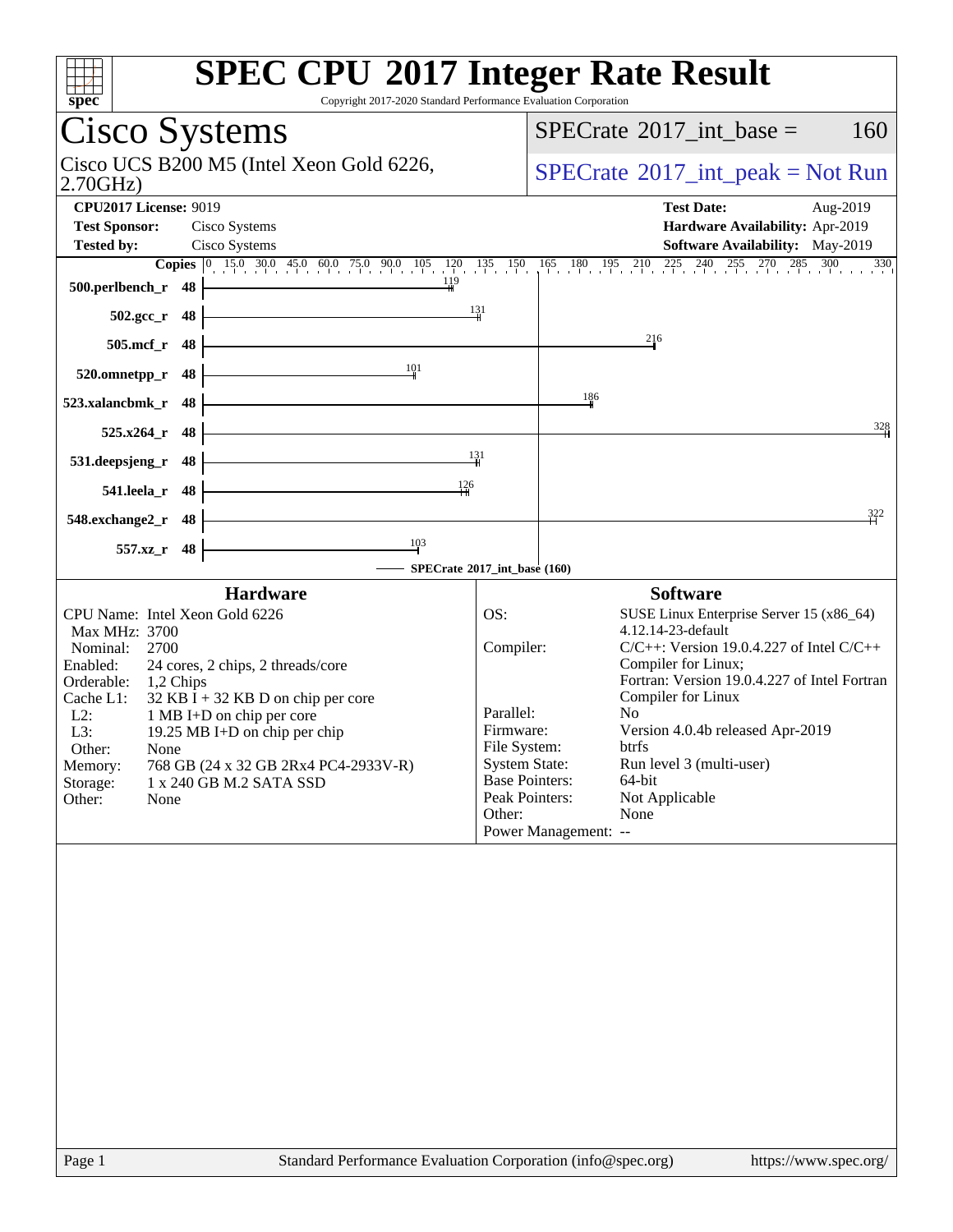

Copyright 2017-2020 Standard Performance Evaluation Corporation

## Cisco Systems

2.70GHz) Cisco UCS B200 M5 (Intel Xeon Gold 6226,  $SPECrate^{\circ}2017\_int\_peak = Not Run$  $SPECrate^{\circ}2017\_int\_peak = Not Run$ 

[SPECrate](http://www.spec.org/auto/cpu2017/Docs/result-fields.html#SPECrate2017intbase)<sup>®</sup>2017 int base = 160

**[CPU2017 License:](http://www.spec.org/auto/cpu2017/Docs/result-fields.html#CPU2017License)** 9019 **[Test Date:](http://www.spec.org/auto/cpu2017/Docs/result-fields.html#TestDate)** Aug-2019 **[Test Sponsor:](http://www.spec.org/auto/cpu2017/Docs/result-fields.html#TestSponsor)** Cisco Systems **[Hardware Availability:](http://www.spec.org/auto/cpu2017/Docs/result-fields.html#HardwareAvailability)** Apr-2019 **[Tested by:](http://www.spec.org/auto/cpu2017/Docs/result-fields.html#Testedby)** Cisco Systems **[Software Availability:](http://www.spec.org/auto/cpu2017/Docs/result-fields.html#SoftwareAvailability)** May-2019

### **[Results Table](http://www.spec.org/auto/cpu2017/Docs/result-fields.html#ResultsTable)**

|                                                     | <b>Base</b>   |                |            |                | <b>Peak</b> |                |            |               |                |              |                |              |                |              |
|-----------------------------------------------------|---------------|----------------|------------|----------------|-------------|----------------|------------|---------------|----------------|--------------|----------------|--------------|----------------|--------------|
| <b>Benchmark</b>                                    | <b>Copies</b> | <b>Seconds</b> | Ratio      | <b>Seconds</b> | Ratio       | <b>Seconds</b> | Ratio      | <b>Copies</b> | <b>Seconds</b> | <b>Ratio</b> | <b>Seconds</b> | <b>Ratio</b> | <b>Seconds</b> | <b>Ratio</b> |
| 500.perlbench_r                                     | 48            | 640            | 119        | 644            | <u>119</u>  | 650            | 118        |               |                |              |                |              |                |              |
| $502.\text{gcc\_r}$                                 | 48            | 517            | 131        | 518            | 131         | 514            | 132        |               |                |              |                |              |                |              |
| $505$ .mcf r                                        | 48            | 359            | 216        | 359            | 216         | 360            | 215        |               |                |              |                |              |                |              |
| 520.omnetpp_r                                       | 48            | 624            | <b>101</b> | 621            | 101         | 625            | 101        |               |                |              |                |              |                |              |
| 523.xalancbmk_r                                     | 48            | 272            | 186        | 274            | 185         | 273            | 186        |               |                |              |                |              |                |              |
| 525.x264 r                                          | 48            | 258            | 326        | 256            | 328         | 256            | 328        |               |                |              |                |              |                |              |
| 531.deepsjeng_r                                     | 48            | 416            | 132        | 420            | <u>131</u>  | 421            | 131        |               |                |              |                |              |                |              |
| 541.leela r                                         | 48            | 626            | 127        | 632            | 126         | 644            | 123        |               |                |              |                |              |                |              |
| 548.exchange2_r                                     | 48            | 391            | 322        | 391            | 322         | 394            | 319        |               |                |              |                |              |                |              |
| 557.xz r                                            | 48            | 504            | 103        | 504            | 103         | 504            | <b>103</b> |               |                |              |                |              |                |              |
| $SPECrate^{\circ}2017$ int base =<br>160            |               |                |            |                |             |                |            |               |                |              |                |              |                |              |
| $SPECrate^{\circ}2017$ int peak =<br><b>Not Run</b> |               |                |            |                |             |                |            |               |                |              |                |              |                |              |

Results appear in the [order in which they were run](http://www.spec.org/auto/cpu2017/Docs/result-fields.html#RunOrder). Bold underlined text [indicates a median measurement](http://www.spec.org/auto/cpu2017/Docs/result-fields.html#Median).

#### **[Submit Notes](http://www.spec.org/auto/cpu2017/Docs/result-fields.html#SubmitNotes)**

 The numactl mechanism was used to bind copies to processors. The config file option 'submit' was used to generate numactl commands to bind each copy to a specific processor. For details, please see the config file.

### **[Operating System Notes](http://www.spec.org/auto/cpu2017/Docs/result-fields.html#OperatingSystemNotes)**

Stack size set to unlimited using "ulimit -s unlimited"

#### **[General Notes](http://www.spec.org/auto/cpu2017/Docs/result-fields.html#GeneralNotes)**

Environment variables set by runcpu before the start of the run: KMP\_AFFINITY = "granularity=fine,compact" LD\_LIBRARY\_PATH = "/home/cpu2017/lib/intel64" OMP\_STACKSIZE = "192M" Binaries compiled on a system with 1x Intel Core i9-7900X CPU + 32GB RAM memory using Redhat Enterprise Linux 7.5 Transparent Huge Pages enabled by default Prior to runcpu invocation Filesystem page cache synced and cleared with: sync; echo 3> /proc/sys/vm/drop\_caches NA: The test sponsor attests, as of date of publication, that CVE-2017-5754 (Meltdown) is mitigated in the system as tested and documented. Yes: The test sponsor attests, as of date of publication, that CVE-2017-5753 (Spectre variant 1) is mitigated in the system as tested and documented. Yes: The test sponsor attests, as of date of publication, that CVE-2017-5715 (Spectre variant 2) **(Continued on next page)**

| Page 2 | Standard Performance Evaluation Corporation (info@spec.org) | https://www.spec.org/ |
|--------|-------------------------------------------------------------|-----------------------|
|--------|-------------------------------------------------------------|-----------------------|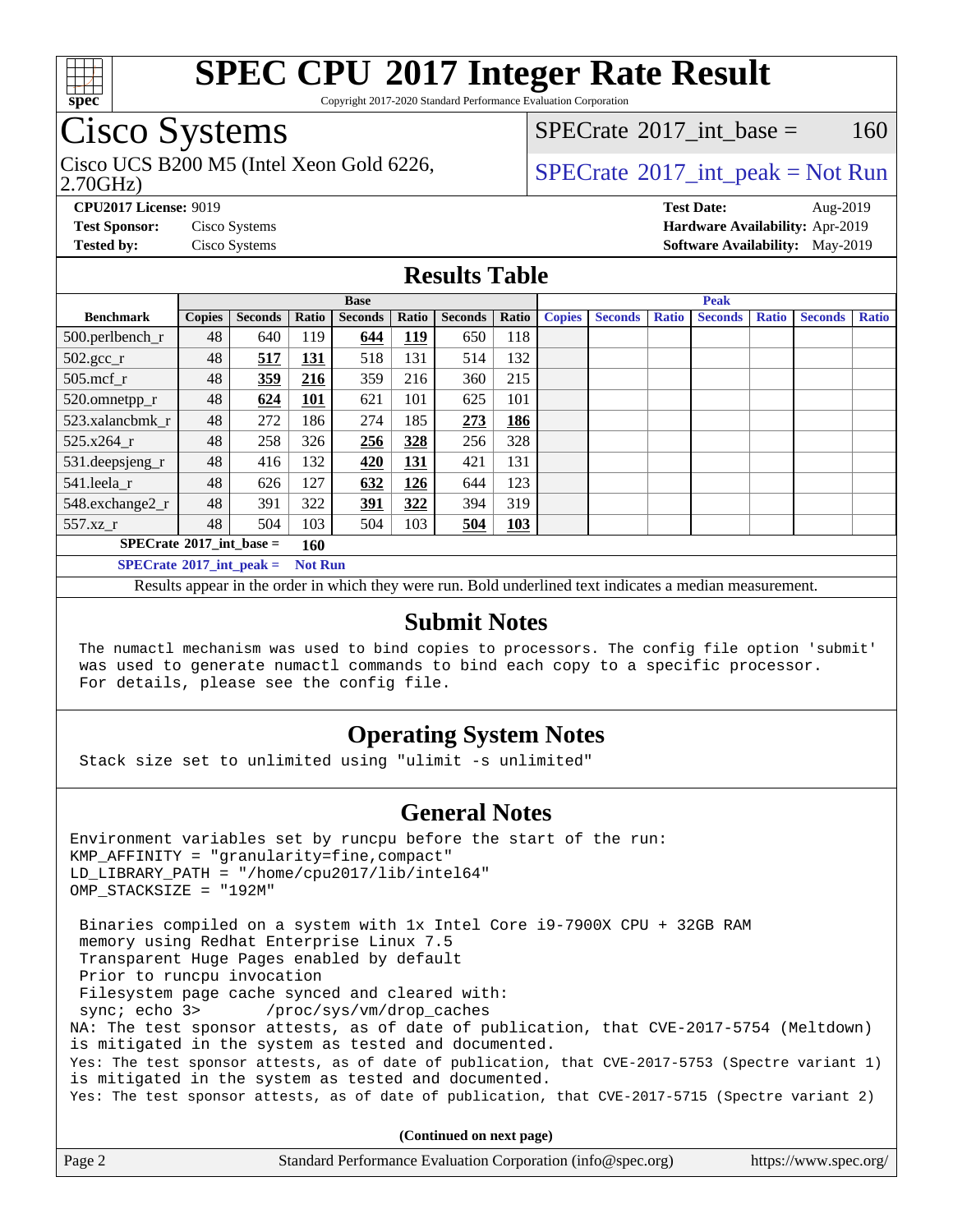

Copyright 2017-2020 Standard Performance Evaluation Corporation

Cisco Systems<br>Cisco UCS B200 M5 (Intel Xeon Gold 6226,

 $SPECTate$ <sup>®</sup>[2017\\_int\\_base =](http://www.spec.org/auto/cpu2017/Docs/result-fields.html#SPECrate2017intbase) 160

2.70GHz)

 $SPECTate$ <sup>®</sup>[2017\\_int\\_peak = N](http://www.spec.org/auto/cpu2017/Docs/result-fields.html#SPECrate2017intpeak)ot Run

**[CPU2017 License:](http://www.spec.org/auto/cpu2017/Docs/result-fields.html#CPU2017License)** 9019 **[Test Date:](http://www.spec.org/auto/cpu2017/Docs/result-fields.html#TestDate)** Aug-2019 **[Test Sponsor:](http://www.spec.org/auto/cpu2017/Docs/result-fields.html#TestSponsor)** Cisco Systems **[Hardware Availability:](http://www.spec.org/auto/cpu2017/Docs/result-fields.html#HardwareAvailability)** Apr-2019 **[Tested by:](http://www.spec.org/auto/cpu2017/Docs/result-fields.html#Testedby)** Cisco Systems **[Software Availability:](http://www.spec.org/auto/cpu2017/Docs/result-fields.html#SoftwareAvailability)** May-2019

#### **[General Notes \(Continued\)](http://www.spec.org/auto/cpu2017/Docs/result-fields.html#GeneralNotes)**

is mitigated in the system as tested and documented.

### **[Platform Notes](http://www.spec.org/auto/cpu2017/Docs/result-fields.html#PlatformNotes)**

| BIOS Settings:                                                    |                                                                                    |                       |
|-------------------------------------------------------------------|------------------------------------------------------------------------------------|-----------------------|
| Intel HyperThreading Technology set to Enabled                    |                                                                                    |                       |
| CPU performance set to Enterprise                                 |                                                                                    |                       |
| Power Performance Tuning set to OS Controls<br>SNC set to Enabled |                                                                                    |                       |
| IMC Interleaving set to 1-way Interleave                          |                                                                                    |                       |
| Patrol Scrub set to Disabled                                      |                                                                                    |                       |
| Sysinfo program /home/cpu2017/bin/sysinfo                         |                                                                                    |                       |
|                                                                   | Rev: r5797 of 2017-06-14 96c45e4568ad54c135fd618bcc091c0f                          |                       |
| running on linux-bo6o Sat Aug 31 06:46:52 2019                    |                                                                                    |                       |
|                                                                   |                                                                                    |                       |
|                                                                   | SUT (System Under Test) info as seen by some common utilities.                     |                       |
| For more information on this section, see                         |                                                                                    |                       |
|                                                                   | https://www.spec.org/cpu2017/Docs/config.html#sysinfo                              |                       |
| From /proc/cpuinfo                                                |                                                                                    |                       |
|                                                                   | model name: $Intel(R)$ Xeon $(R)$ Gold 6226 CPU @ 2.70GHz                          |                       |
| "physical id"s (chips)<br>2                                       |                                                                                    |                       |
| 48 "processors"                                                   |                                                                                    |                       |
|                                                                   | cores, siblings (Caution: counting these is hw and system dependent. The following |                       |
|                                                                   | excerpts from /proc/cpuinfo might not be reliable. Use with caution.)              |                       |
| cpu cores : 12                                                    |                                                                                    |                       |
| siblings : 24                                                     |                                                                                    |                       |
|                                                                   | physical 0: cores 0 2 3 4 5 6 8 9 10 11 13 14                                      |                       |
|                                                                   | physical 1: cores 1 2 3 4 5 6 8 9 10 11 12 13                                      |                       |
| From 1scpu:                                                       |                                                                                    |                       |
| Architecture:                                                     | x86 64                                                                             |                       |
| $CPU$ op-mode( $s$ ):                                             | $32$ -bit, $64$ -bit                                                               |                       |
| Byte Order:                                                       | Little Endian                                                                      |                       |
| CPU(s):                                                           | 48                                                                                 |                       |
| On-line CPU(s) list: $0-47$                                       |                                                                                    |                       |
| Thread(s) per core:                                               | $\overline{2}$                                                                     |                       |
| $Core(s)$ per socket:                                             | 12                                                                                 |                       |
| Socket(s):                                                        | $\overline{2}$                                                                     |                       |
| NUMA $node(s):$                                                   | 4                                                                                  |                       |
| Vendor ID:                                                        | GenuineIntel                                                                       |                       |
| CPU family:                                                       | 6                                                                                  |                       |
| Model:                                                            | 85                                                                                 |                       |
| Model name:                                                       | $Intel(R) Xeon(R) Gold 6226 CPU @ 2.70GHz$                                         |                       |
| Stepping:                                                         | 7                                                                                  |                       |
| CPU MHz:                                                          | 2700.000                                                                           |                       |
|                                                                   |                                                                                    |                       |
|                                                                   | (Continued on next page)                                                           |                       |
| Page 3                                                            | Standard Performance Evaluation Corporation (info@spec.org)                        | https://www.spec.org/ |
|                                                                   |                                                                                    |                       |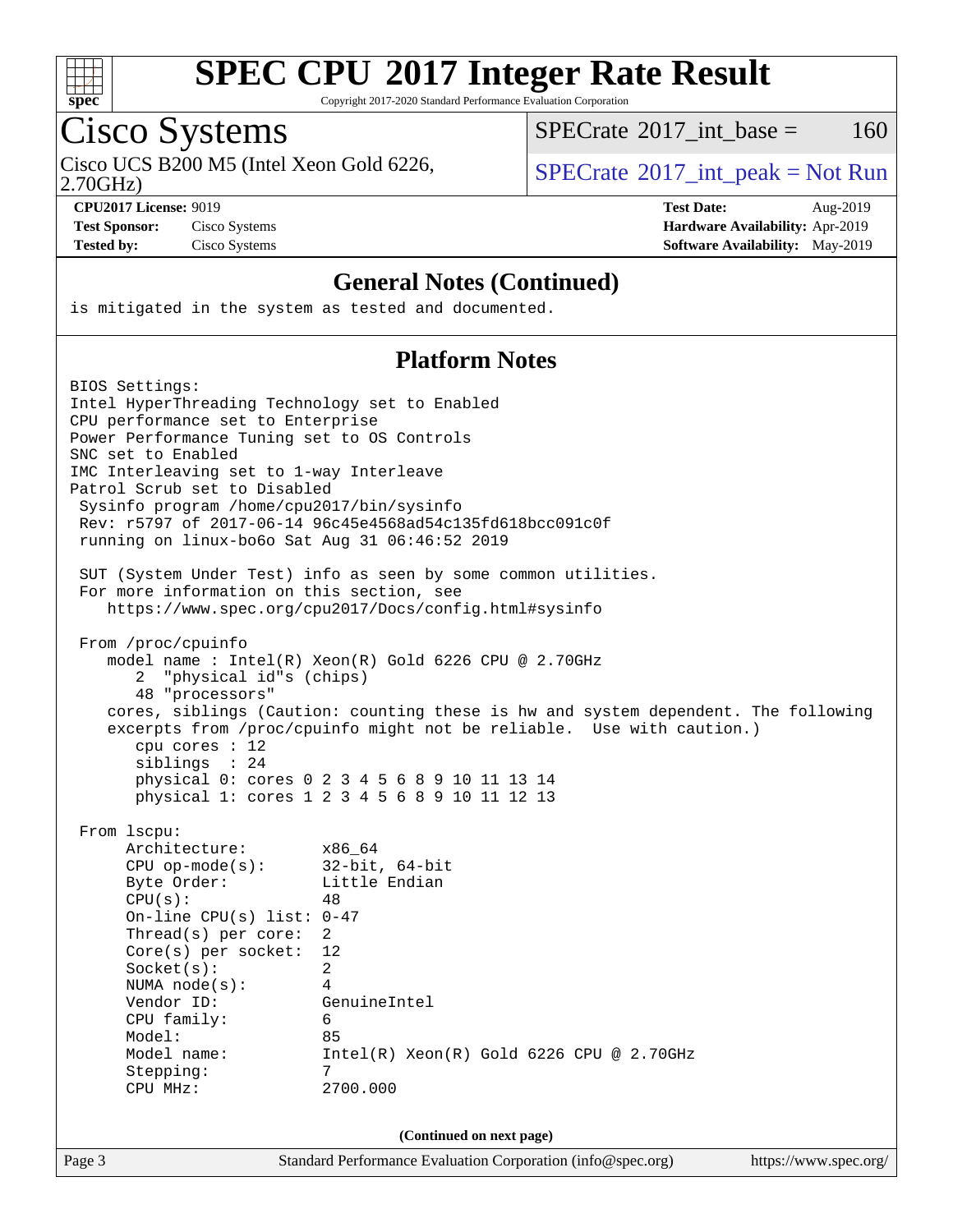

Copyright 2017-2020 Standard Performance Evaluation Corporation

Cisco Systems

2.70GHz) Cisco UCS B200 M5 (Intel Xeon Gold 6226,  $SPECTR = SPECrate^{\circ}2017\_int\_peak = Not Run$  $SPECTR = SPECrate^{\circ}2017\_int\_peak = Not Run$  $SPECTR = SPECrate^{\circ}2017\_int\_peak = Not Run$ 

[SPECrate](http://www.spec.org/auto/cpu2017/Docs/result-fields.html#SPECrate2017intbase)<sup>®</sup>2017 int base = 160

**[CPU2017 License:](http://www.spec.org/auto/cpu2017/Docs/result-fields.html#CPU2017License)** 9019 **[Test Date:](http://www.spec.org/auto/cpu2017/Docs/result-fields.html#TestDate)** Aug-2019 **[Test Sponsor:](http://www.spec.org/auto/cpu2017/Docs/result-fields.html#TestSponsor)** Cisco Systems **[Hardware Availability:](http://www.spec.org/auto/cpu2017/Docs/result-fields.html#HardwareAvailability)** Apr-2019 **[Tested by:](http://www.spec.org/auto/cpu2017/Docs/result-fields.html#Testedby)** Cisco Systems **[Software Availability:](http://www.spec.org/auto/cpu2017/Docs/result-fields.html#SoftwareAvailability)** May-2019

#### **[Platform Notes \(Continued\)](http://www.spec.org/auto/cpu2017/Docs/result-fields.html#PlatformNotes)**

| $CPU$ $max$ $MHz$ :      | 3700.0000                                     |
|--------------------------|-----------------------------------------------|
| CPU min MHz:             | 1200.0000                                     |
| BogoMIPS:                | 5400.00                                       |
| Virtualization:          | $VT - x$                                      |
| $L1d$ cache:             | 32K                                           |
| $L1i$ cache:             | 32K                                           |
| $L2$ cache:              | 1024K                                         |
| $L3$ cache:              | 19712K                                        |
| NUMA $node0$ $CPU(s):$   | $0 - 2$ , 6 – 8, 24 – 26, 30 – 32             |
| NUMA $node1$ CPU( $s$ ): | $3 - 5, 9 - 11, 27 - 29, 33 - 35$             |
| NUMA $node2$ $CPU(s)$ :  | $12 - 14$ , $18 - 20$ , $36 - 38$ , $42 - 44$ |
| NUMA $node3$ $CPU(s)$ :  | $15 - 17, 21 - 23, 39 - 41, 45 - 47$          |
|                          |                                               |

Flags: fpu vme de pse tsc msr pae mce cx8 apic sep mtrr pge mca cmov pat pse36 clflush dts acpi mmx fxsr sse sse2 ss ht tm pbe syscall nx pdpe1gb rdtscp lm constant\_tsc art arch\_perfmon pebs bts rep\_good nopl xtopology nonstop\_tsc cpuid aperfmperf tsc\_known\_freq pni pclmulqdq dtes64 monitor ds\_cpl vmx smx est tm2 ssse3 sdbg fma cx16 xtpr pdcm pcid dca sse4\_1 sse4\_2 x2apic movbe popcnt tsc\_deadline\_timer aes xsave avx f16c rdrand lahf\_lm abm 3dnowprefetch cpuid\_fault epb cat\_l3 cdp\_l3 invpcid\_single intel\_ppin mba tpr\_shadow vnmi flexpriority ept vpid fsgsbase tsc\_adjust bmi1 hle avx2 smep bmi2 erms invpcid rtm cqm mpx rdt\_a avx512f avx512dq rdseed adx smap clflushopt clwb intel\_pt avx512cd avx512bw avx512vl xsaveopt xsavec xgetbv1 xsaves cqm\_llc cqm\_occup\_llc cqm\_mbm\_total cqm\_mbm\_local ibpb ibrs stibp dtherm ida arat pln pts hwp hwp\_act\_window hwp\_epp hwp\_pkg\_req pku ospke avx512\_vnni arch\_capabilities ssbd

 /proc/cpuinfo cache data cache size : 19712 KB

 From numactl --hardware WARNING: a numactl 'node' might or might not correspond to a physical chip. available: 4 nodes (0-3) node 0 cpus: 0 1 2 6 7 8 24 25 26 30 31 32 node 0 size: 191933 MB node 0 free: 191620 MB node 1 cpus: 3 4 5 9 10 11 27 28 29 33 34 35 node 1 size: 193523 MB node 1 free: 193289 MB node 2 cpus: 12 13 14 18 19 20 36 37 38 42 43 44 node 2 size: 193494 MB node 2 free: 193224 MB node 3 cpus: 15 16 17 21 22 23 39 40 41 45 46 47 node 3 size: 193520 MB node 3 free: 193284 MB node distances: node 0 1 2 3 0: 10 11 21 21 1: 11 10 21 21 **(Continued on next page)**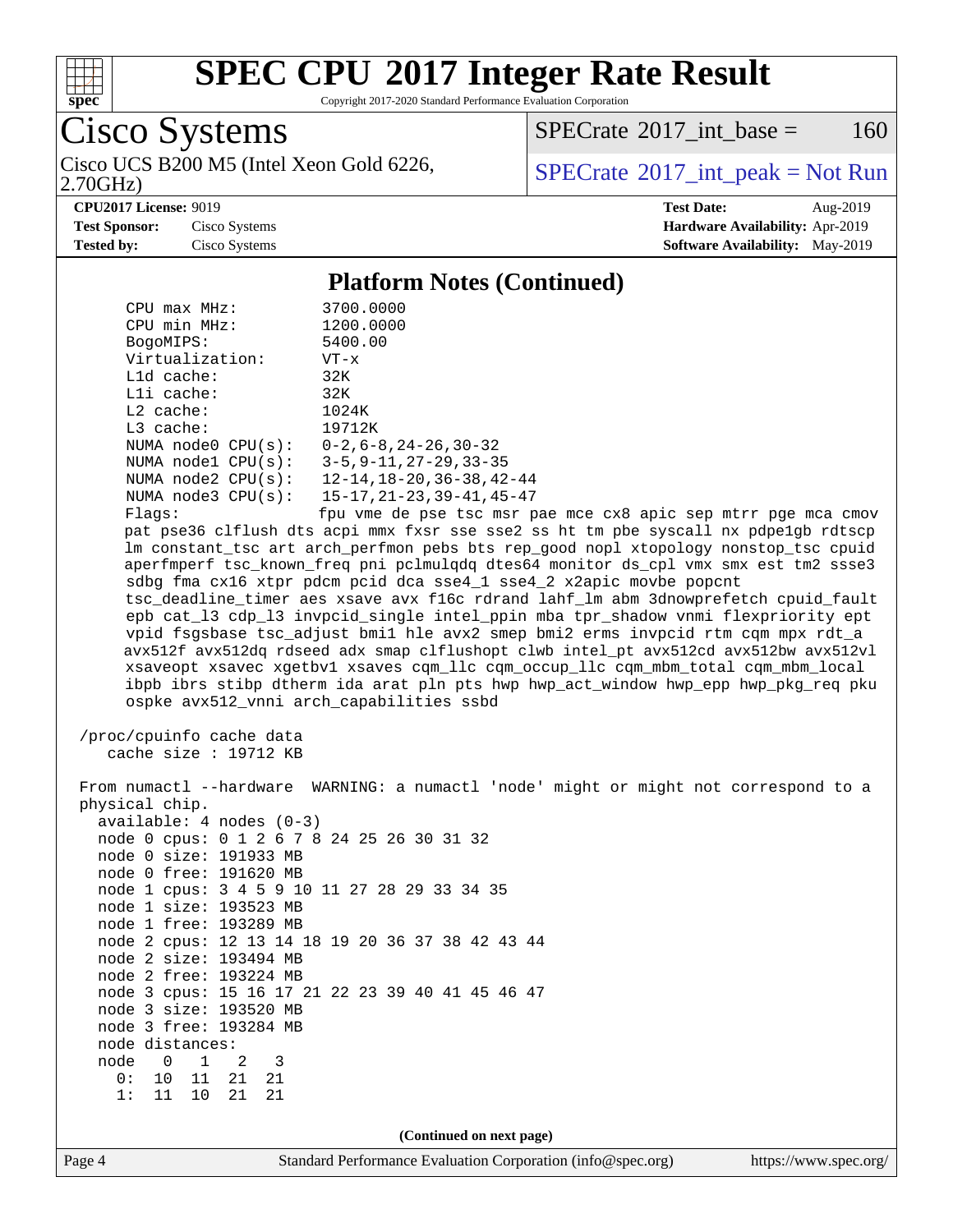

Copyright 2017-2020 Standard Performance Evaluation Corporation

Cisco Systems 2.70GHz) Cisco UCS B200 M5 (Intel Xeon Gold 6226,  $SPECrate^{\circ}2017\_int\_peak = Not Run$  $SPECrate^{\circ}2017\_int\_peak = Not Run$  $SPECTate^{\circ}2017$  int base = 160 **[CPU2017 License:](http://www.spec.org/auto/cpu2017/Docs/result-fields.html#CPU2017License)** 9019 **[Test Date:](http://www.spec.org/auto/cpu2017/Docs/result-fields.html#TestDate)** Aug-2019 **[Test Sponsor:](http://www.spec.org/auto/cpu2017/Docs/result-fields.html#TestSponsor)** Cisco Systems **[Hardware Availability:](http://www.spec.org/auto/cpu2017/Docs/result-fields.html#HardwareAvailability)** Apr-2019 **[Tested by:](http://www.spec.org/auto/cpu2017/Docs/result-fields.html#Testedby)** Cisco Systems **[Software Availability:](http://www.spec.org/auto/cpu2017/Docs/result-fields.html#SoftwareAvailability)** May-2019 **[Platform Notes \(Continued\)](http://www.spec.org/auto/cpu2017/Docs/result-fields.html#PlatformNotes)** 2: 21 21 10 11 3: 21 21 11 10 From /proc/meminfo<br>MemTotal: 791010732 kB MemTotal: HugePages\_Total: 0 Hugepagesize: 2048 kB From /etc/\*release\* /etc/\*version\* os-release: NAME="SLES" VERSION="15" VERSION\_ID="15" PRETTY\_NAME="SUSE Linux Enterprise Server 15" ID="sles" ID\_LIKE="suse" ANSI\_COLOR="0;32" CPE\_NAME="cpe:/o:suse:sles:15" uname -a: Linux linux-bo6o 4.12.14-23-default #1 SMP Tue May 29 21:04:44 UTC 2018 (cd0437b) x86\_64 x86\_64 x86\_64 GNU/Linux run-level 3 Aug 31 06:46 SPEC is set to: /home/cpu2017 Filesystem Type Size Used Avail Use% Mounted on /dev/sdc1 btrfs 224G 15G 208G 7% /home Additional information from dmidecode follows. WARNING: Use caution when you interpret this section. The 'dmidecode' program reads system data which is "intended to allow hardware to be accurately determined", but the intent may not be met, as there are frequent changes to hardware, firmware, and the "DMTF SMBIOS" standard. BIOS Cisco Systems, Inc. B200M5.4.0.4b.0.0407191258 04/07/2019 Memory: 24x 0xCE00 M393A4K40CB2-CVF 32 GB 2 rank 2933, configured at 2934 (End of data from sysinfo program) **[Compiler Version Notes](http://www.spec.org/auto/cpu2017/Docs/result-fields.html#CompilerVersionNotes)** ============================================================================== C | 500.perlbench r(base) 502.gcc r(base) 505.mcf r(base)

| 525.x264\_r(base) 557.xz\_r(base)

------------------------------------------------------------------------------

Intel(R) C Intel(R) 64 Compiler for applications running on Intel(R)  $64$ ,

**(Continued on next page)**

| Page.<br>Standard Performance Evaluation Corporation (info@spec.org)<br>https://www.spec.org/ |  |
|-----------------------------------------------------------------------------------------------|--|
|-----------------------------------------------------------------------------------------------|--|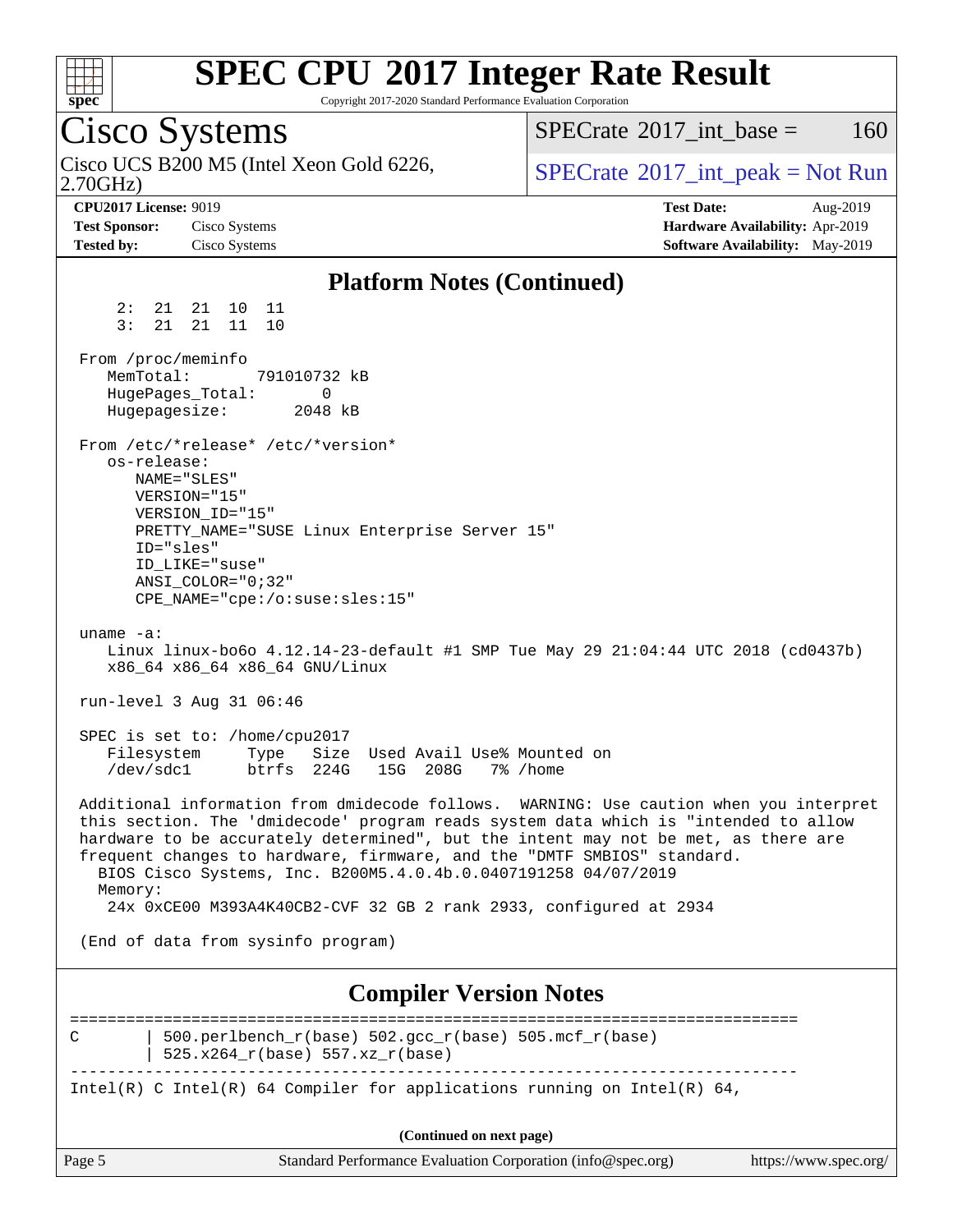

Copyright 2017-2020 Standard Performance Evaluation Corporation

## Cisco Systems

Cisco UCS B200 M5 (Intel Xeon Gold 6226,  $SPECTR = SPECrate^{\circ}2017\_int\_peak = Not Run$  $SPECTR = SPECrate^{\circ}2017\_int\_peak = Not Run$  $SPECTR = SPECrate^{\circ}2017\_int\_peak = Not Run$ 

 $SPECTate$ <sup>®</sup>[2017\\_int\\_base =](http://www.spec.org/auto/cpu2017/Docs/result-fields.html#SPECrate2017intbase) 160

2.70GHz)

**[Test Sponsor:](http://www.spec.org/auto/cpu2017/Docs/result-fields.html#TestSponsor)** Cisco Systems **[Hardware Availability:](http://www.spec.org/auto/cpu2017/Docs/result-fields.html#HardwareAvailability)** Apr-2019 **[Tested by:](http://www.spec.org/auto/cpu2017/Docs/result-fields.html#Testedby)** Cisco Systems **[Software Availability:](http://www.spec.org/auto/cpu2017/Docs/result-fields.html#SoftwareAvailability)** May-2019

**[CPU2017 License:](http://www.spec.org/auto/cpu2017/Docs/result-fields.html#CPU2017License)** 9019 **[Test Date:](http://www.spec.org/auto/cpu2017/Docs/result-fields.html#TestDate)** Aug-2019

### **[Compiler Version Notes \(Continued\)](http://www.spec.org/auto/cpu2017/Docs/result-fields.html#CompilerVersionNotes)**

### **[Base Compiler Invocation](http://www.spec.org/auto/cpu2017/Docs/result-fields.html#BaseCompilerInvocation)**

[C benchmarks](http://www.spec.org/auto/cpu2017/Docs/result-fields.html#Cbenchmarks): [icc -m64 -std=c11](http://www.spec.org/cpu2017/results/res2019q3/cpu2017-20190903-17730.flags.html#user_CCbase_intel_icc_64bit_c11_33ee0cdaae7deeeab2a9725423ba97205ce30f63b9926c2519791662299b76a0318f32ddfffdc46587804de3178b4f9328c46fa7c2b0cd779d7a61945c91cd35)

[C++ benchmarks:](http://www.spec.org/auto/cpu2017/Docs/result-fields.html#CXXbenchmarks) [icpc -m64](http://www.spec.org/cpu2017/results/res2019q3/cpu2017-20190903-17730.flags.html#user_CXXbase_intel_icpc_64bit_4ecb2543ae3f1412ef961e0650ca070fec7b7afdcd6ed48761b84423119d1bf6bdf5cad15b44d48e7256388bc77273b966e5eb805aefd121eb22e9299b2ec9d9)

[Fortran benchmarks](http://www.spec.org/auto/cpu2017/Docs/result-fields.html#Fortranbenchmarks): [ifort -m64](http://www.spec.org/cpu2017/results/res2019q3/cpu2017-20190903-17730.flags.html#user_FCbase_intel_ifort_64bit_24f2bb282fbaeffd6157abe4f878425411749daecae9a33200eee2bee2fe76f3b89351d69a8130dd5949958ce389cf37ff59a95e7a40d588e8d3a57e0c3fd751)

### **[Base Portability Flags](http://www.spec.org/auto/cpu2017/Docs/result-fields.html#BasePortabilityFlags)**

 500.perlbench\_r: [-DSPEC\\_LP64](http://www.spec.org/cpu2017/results/res2019q3/cpu2017-20190903-17730.flags.html#b500.perlbench_r_basePORTABILITY_DSPEC_LP64) [-DSPEC\\_LINUX\\_X64](http://www.spec.org/cpu2017/results/res2019q3/cpu2017-20190903-17730.flags.html#b500.perlbench_r_baseCPORTABILITY_DSPEC_LINUX_X64) 502.gcc\_r: [-DSPEC\\_LP64](http://www.spec.org/cpu2017/results/res2019q3/cpu2017-20190903-17730.flags.html#suite_basePORTABILITY502_gcc_r_DSPEC_LP64) 505.mcf\_r: [-DSPEC\\_LP64](http://www.spec.org/cpu2017/results/res2019q3/cpu2017-20190903-17730.flags.html#suite_basePORTABILITY505_mcf_r_DSPEC_LP64) 520.omnetpp\_r: [-DSPEC\\_LP64](http://www.spec.org/cpu2017/results/res2019q3/cpu2017-20190903-17730.flags.html#suite_basePORTABILITY520_omnetpp_r_DSPEC_LP64) 523.xalancbmk\_r: [-DSPEC\\_LP64](http://www.spec.org/cpu2017/results/res2019q3/cpu2017-20190903-17730.flags.html#suite_basePORTABILITY523_xalancbmk_r_DSPEC_LP64) [-DSPEC\\_LINUX](http://www.spec.org/cpu2017/results/res2019q3/cpu2017-20190903-17730.flags.html#b523.xalancbmk_r_baseCXXPORTABILITY_DSPEC_LINUX) 525.x264\_r: [-DSPEC\\_LP64](http://www.spec.org/cpu2017/results/res2019q3/cpu2017-20190903-17730.flags.html#suite_basePORTABILITY525_x264_r_DSPEC_LP64) 531.deepsjeng\_r: [-DSPEC\\_LP64](http://www.spec.org/cpu2017/results/res2019q3/cpu2017-20190903-17730.flags.html#suite_basePORTABILITY531_deepsjeng_r_DSPEC_LP64) 541.leela\_r: [-DSPEC\\_LP64](http://www.spec.org/cpu2017/results/res2019q3/cpu2017-20190903-17730.flags.html#suite_basePORTABILITY541_leela_r_DSPEC_LP64) 548.exchange2\_r: [-DSPEC\\_LP64](http://www.spec.org/cpu2017/results/res2019q3/cpu2017-20190903-17730.flags.html#suite_basePORTABILITY548_exchange2_r_DSPEC_LP64)

**(Continued on next page)**

Page 6 Standard Performance Evaluation Corporation [\(info@spec.org\)](mailto:info@spec.org) <https://www.spec.org/>